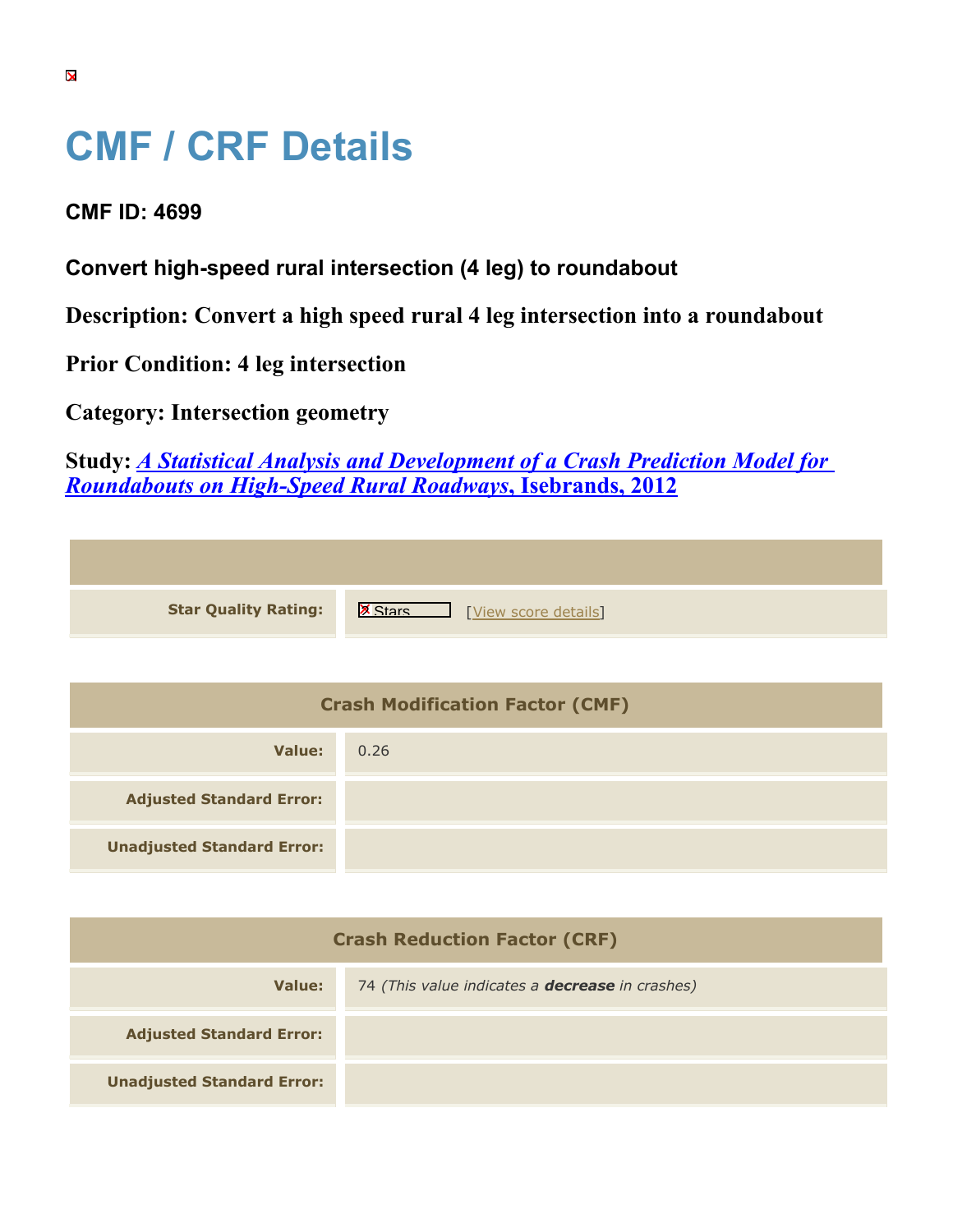| <b>Applicability</b>                    |               |
|-----------------------------------------|---------------|
| <b>Crash Type:</b>                      | All           |
| <b>Crash Severity:</b>                  | All           |
| <b>Roadway Types:</b>                   | Not specified |
| <b>Number of Lanes:</b>                 | $\mathbf{1}$  |
| <b>Road Division Type:</b>              |               |
| <b>Speed Limit:</b>                     | 40-65 mph     |
| <b>Area Type:</b>                       | Rural         |
| <b>Traffic Volume:</b>                  |               |
| <b>Time of Day:</b>                     |               |
| If countermeasure is intersection-based |               |
|                                         |               |

| <b>Intersection Type:</b>         | Roadway/roadway (not interchange related) |
|-----------------------------------|-------------------------------------------|
| <b>Intersection Geometry:</b>     | $4$ -leg                                  |
| <b>Traffic Control:</b>           | Roundabout                                |
| <b>Major Road Traffic Volume:</b> |                                           |
| <b>Minor Road Traffic Volume:</b> |                                           |

| <b>Development Details</b>       |                        |
|----------------------------------|------------------------|
| <b>Date Range of Data Used:</b>  |                        |
| <b>Municipality:</b>             |                        |
| State:                           | KS, MD, MN, OR, WA, WI |
| <b>Country:</b>                  |                        |
| <b>Type of Methodology Used:</b> | $\sim$ 2               |